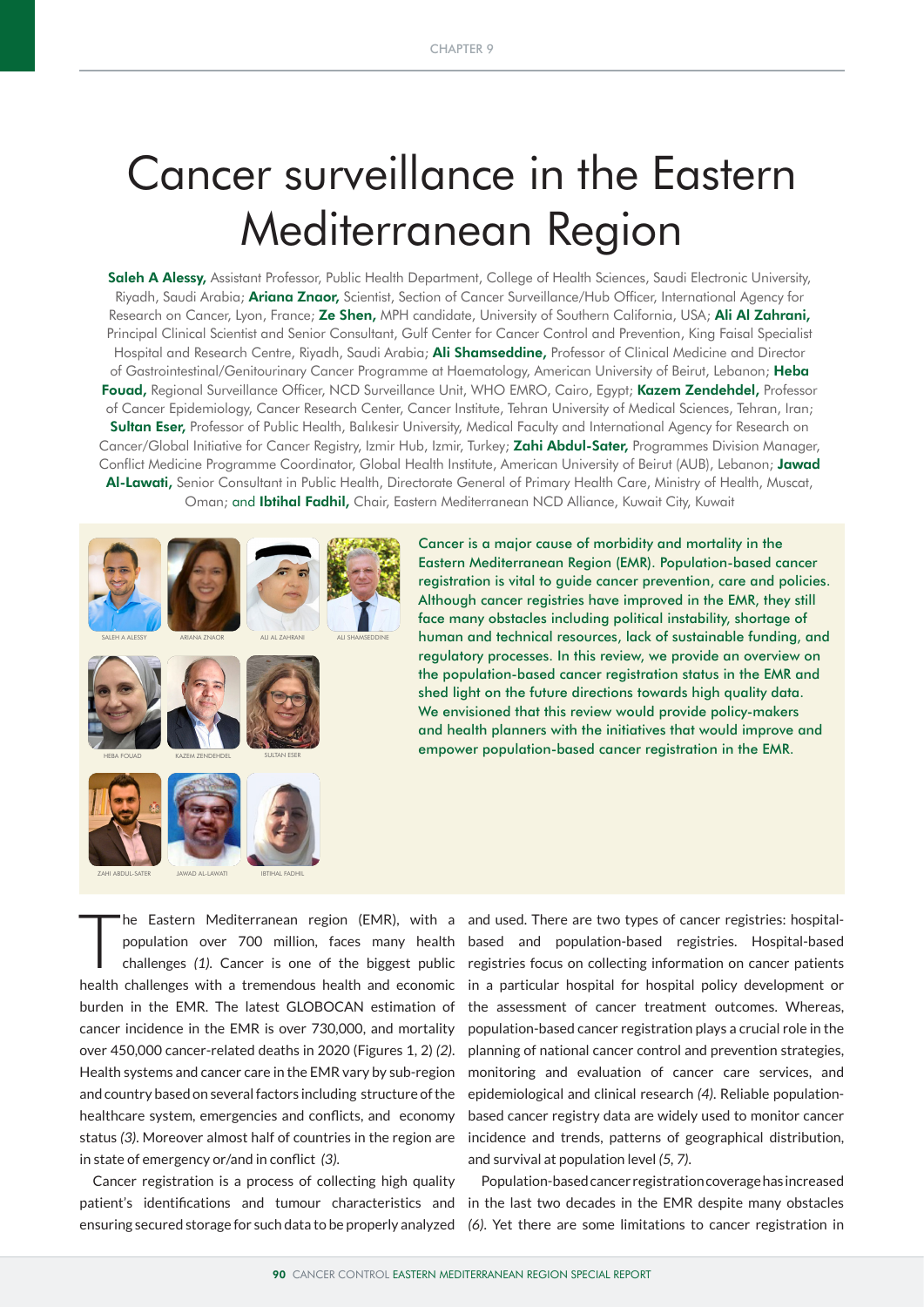| Table 1: Cancer registries in the EMR by type and year of foundation. Adapted from (3, 7) |                |                     |                                  |
|-------------------------------------------------------------------------------------------|----------------|---------------------|----------------------------------|
| <b>Registry name</b>                                                                      | Country        | <b>Year founded</b> | <b>Type</b>                      |
| <b>Bahrain Cancer Registry</b>                                                            | <b>Bahrain</b> | 1998                | Population based                 |
| Egypt National Population-based Cancer Registry                                           | Egypt          | 2007                | Population based                 |
| Ministry of Health, Iraqi Cancer Board, Iraqi Cancer Registration Section Iraq            |                | 1974                | Hospital and<br>population based |
| The King Hussein Cancer Centre Tumour Registry                                            | Jordan         | 2006                | Hospital based                   |
| Jordan Cancer Registry                                                                    | Jordan         | 1996                | Population based                 |
| Saudi Cancer Registry                                                                     | Saudi Arabia   | 1992                | Population based                 |
| <b>Kuwait Cancer Registry</b>                                                             | Kuwait         | 1970                | Population based                 |
| <b>National Cancer Registry</b>                                                           | Lebanon        | 2002                | Population based                 |
| Benghazi Cancer Registry                                                                  | Libya          | 2003                | Population based                 |
| Casablanca Cancer Registry                                                                | Morocco        | 2004                | Population based                 |
| Oman Cancer National Registry                                                             | Oman           | 1996                | Population based                 |
| The Palestinian National Cancer Registry                                                  | Palestine      | 1998                | Population based                 |
| National Centre for Cancer Care and Research Registry                                     | Qatar          | unknown             | Hospital based                   |
| Qatar National Cancer Registry (QNCR)                                                     | Qatar          | 2012                | Population based                 |
| <b>Sudan National Cancer Registry</b>                                                     | Sudan          | 2009                | Hospital based                   |
| <b>Syrian National Cancer Registry</b>                                                    | Syria          | 2001                | Hospital based                   |
| North Tunisian Cancer Registry                                                            | Tunisia        | 1996                | Population based                 |
| United Arab Emirates National Cancer Registry                                             | <b>UAE</b>     | 2013                | Population based                 |
| Iranian National Cancer Registry                                                          | Iran           | 2016                | Population based                 |
| <b>Golestan Population-based Cancer Registry</b>                                          | Iran           | 2006                | Population based                 |
|                                                                                           |                |                     |                                  |

**Figure 1: Estimated number of cancer cases by type in 2020 in both sexes across all ages for the WHO Eastern Mediterranean Region.** *Adapted from GLOBOCAN 2020* 



the region due to the shortage of funding and poor quality of data, population mobility and instability due to political disputes that involve several EMR countries *(3)*. Therefore many improvements are needed to help cancer registries in the region to provide accurate and reliable data that would help to formulate evidence-based cancer care policies (6). This review provides an overview on the cancer registration status in the EMR and sheds light on the future directions for improvement.

# Cancer registration status in EMR **Other cancers**

According to Cancer Incidence in Five Continents (CI5) report, there is considerable variation across the region, both in terms of cancer registry coverage and data quality reflecting **Stomach** the varying degrees of maturation *(7)*. Fourteen out of the 20 30,703 6.7% have functional cancer registries in place (either subnational or national), Afghanistan, Djibouti and Somalia do not have any type of cancer registration system yet.

Table 1 shows a list of cancer registries in the EMR by their type and year of foundation, as reported in recent publications that detailed and compared all cancer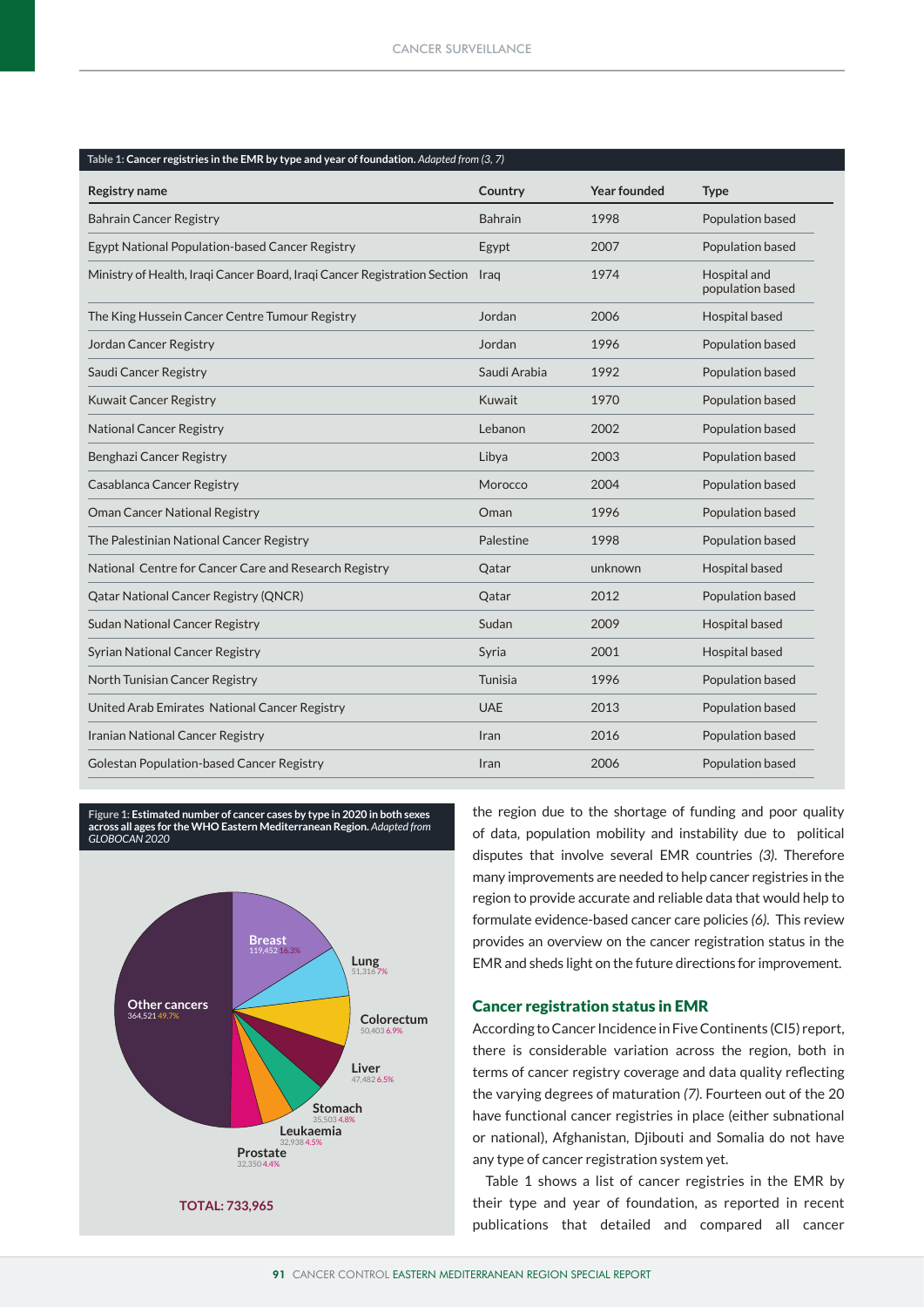

## registration in the EMR *(3, 6).*

In the Gulf Cooperation Council (GCC) States, health ministers issued a joint resolution to emphasize the importance of launching national cancer prevention and control programmes in each member state, which includes Kuwait, Saudi Arabia, Bahrain, Qatar, United Arab Emirates and Oman). In response to that, the Gulf Centre for Cancer Registration (GCCR) was established in 1998 to provide technical support to the newly established population-based cancer registries in the Gulf region, to provide cancer incidence statistics among GCC States, and to encourage epidemiological and clinical cancer research (*8)*. The GCCR data was the main source for the Gulf region's strategic cancer control and prevention action plans for more than 20 years. Unfortunately, most of the EMR countries are now affected by halted or chronic states of conflict and instability *(3)*. For example, healthcare systems including cancer care and registration in Syria, Yemen, Lebanon, Iraq and Palestine have been largely affected by these conflicts *(3, 9)*.

One of the major limitations in most EMR countries is related to access to cancer patients details from the private and semi-governmental healthcare sectors, which greatly affect population cancer incidence and survival statistics *(9)*. In cancer registration, mortality data is an important independent data source for the assessment of the cancer burden. Despite the pivotal role of mortality data in cancer registration and in policy-making, outcome monitoring and efficient use of cancer care resources, such important data are either suboptimal or not available. Absence of a national multisectoral framework that brings all stakeholders in the decision loop, in addition to financial constraints and a shortage of skilled staff are the main reasons for the poor quality of data in most EMR countries. For example, conflicts and refugee mobility across some areas of Syria, Iraq, Lebanon and Libya have doubled the challenges in these areas in terms of a lack of accurate census and mortality data *(3, 9)*. Despite the development of healthcare systems and advances in health information systems in the GCC, the GCC States still face challenges in updating vital status data on cancer incidence among expatriates due to their high mobility, and subsequently a large proportion of the GCC population are lost to follow-up *(9, 10)*. Unique patient identification numbers are essential to ensure data collection from different sources and to eliminate duplicates, however, many EMR registries do not collect them, which subsequently increases the workload by registry staff to collect required data while ensuring accuracy and completeness. Such practices limits data linkage between different national data repositories.

# Future direction in cancer registration

Cancer registries in the EMR need to be empowered to play their role in national cancer control programmes. For example, population-based registries in some developed countries have been a reliable source for cancer statistics, monitoring screening programmes *(11),* and cancer care outcomes *(12, 14)*. Whereas some EMR registries still need to expand their role in order to provide reliable cancer statistics. Besides their crucial role in cancer control policies, data from populationbased cancer registries can be expanded to link with other national datasets. Advances in data collection methods, bioinformatics, and data quality assurance have allowed for further enhancements to include more data on cancer management, patient experience and measures on quality of life to be collected and linked with the national cancer registry *(15)*. For example, in England in the United Kingdom, several datasets have been established and then linked to the National Cancer Registration and Analysis Service hosted by Public Health England. These data include information on patients' diagnosis, treatment including chemotherapy and radiotherapy, socioeconomic status, quality of life, patient experience with cancer care and Patient Reported Outcomes Measures (PROMs) *(16)*. The National Cancer Institute in the United States have linked large cancer registration data from SEER to patient satisfaction, medical expenditures, Medicare data and Medicaid *(17)*. In Scandinavian cancer registries, years of collected clinical data have been linked to the population-based cancer registration to allow for detailed analysis of cancer care quality, clinical studies, cancer patients diagnosis and subsequent care outcomes *(18)*. These registries have shown to be effective in updating cancer care-related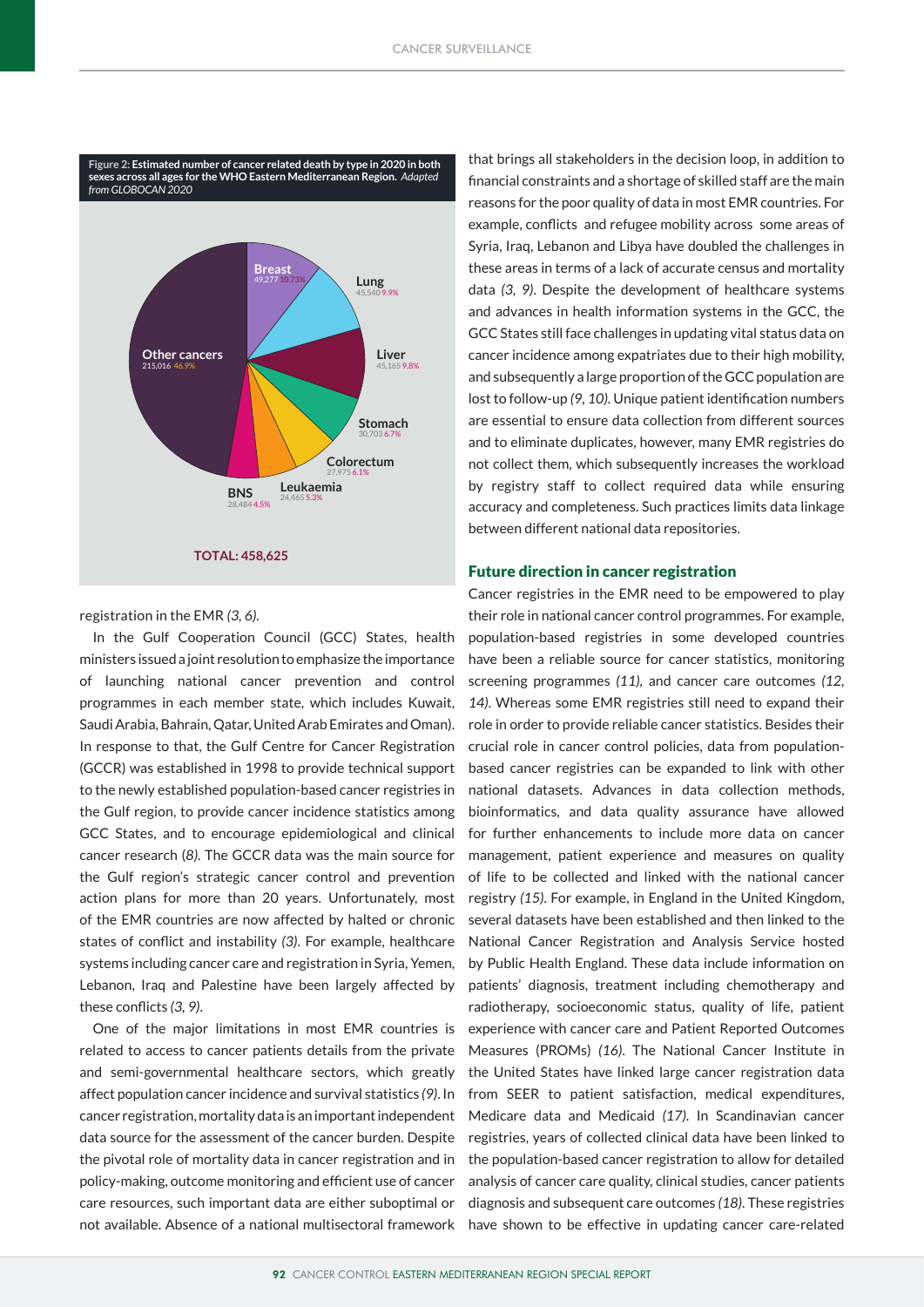policies and benchmark comparisons to provide high quality and equitable cancer care *(14, 18, 19)*.

There is a need to develop a roadmap for reliable sources of data, clear governance, and well-defined data collection pathways to enable healthcare planners, clinicians and researchers to use cancer registry data to improve cancer care policies and enhance cancer care outcomes. The EMR efforts in cancer control are now well supported and acknowledged by the World Health Organization (WHO) and the International Agency for Research on Cancer (IARC). The Global Initiative for Cancer Registry Development (GICR) programme was established to further support countries to develop, maintain, and sustain their population-based registries *(20, 21)*. Nowadays, several countries in the region have been included in the latest CI5 and more submissions are expected for Volume XII, compiling data from 2017–2023.

Moreover, ensuring permanent staffing for cancer registration is a key step for sustainable population-based registries, as an adequately trained workforce is vitally important to ensure high quality cancer registration. It is therefore important to establish continuous staff training programmes through courses and workshops, e-learning and mentoring using resources provided by GICR *(20)*. Countries with limited technical resources are encouraged to take advantage of the GICR, which is a partnership led by IARC that aims to assist low- and middle-income countries in building cancer registry capacities, including technical training, advocacy and building regional networks *(22*). Those countries with existing cancer registries that are not population-based cancer registries should focus on raising standards for registration quality and building on or extending existing registry activities to a population-based cancer registry and improve data quality and coverage without compromising data accuracy standards (20).

The regulatory and governance aspects of setting up and sustaining a population-based cancer registry requires a high level of commitment at national level. Mandating cancer as a reportable disease is strongly recommended for populationbased cancer registries *(24).* Regulatory and governance aspects are also significant in strengthening cancer research, with national and international groups with mutual interests that would enhance collaboration and advance data utilization (20). This is particularly important for countries with limited resources to exchange experiences in building local capacities.

Despite these recent achievements in population-based cancer registries in several countries in the EMR, there are still exciting challenges. Countries are therefore encouraged to explore new ways to translate evidence generated from cancer data to create policy changes in cancer prevention and management. This calls for the need to provide high quality data and bring policy-makers on board to recognize existing gaps and challenges in cancer surveillance, as well as in the evidence-based solutions.

Workshops and courses, such as those provided by IARC and WHO EMRO, that emphasize the effectiveness of populationbased cancer registry use for cancer control and prevention activities *(23)*, are of great help in building capacity and should also allow policy-makers and key stakeholders to make informed decisions. Countries with functional populationbased cancer registries in the region such as GCC States should also take the lead in supporting countries with limited capacities to develop and maintain their cancer surveillance activities. Experts and professionals working with cancer registries are also encouraged to share their expertise through site visits, regional workshops and liaising with IARC hubs and other regional efforts.

Finally, besides the disruption that the COVID-19 pandemic has imposed to cancer care services, it has also caused collateral damage to population-based cancer registration *(24)*. This disruption was most pronounced in low- and middle-income countries *(24).* It is therefore important to ensure policy-makers' continue their commitment to supporting cancer registration. Migration from paper-based to paperless electronic data flow whenever possible would be a breakthrough evolution in cancer registration and would ultimately benefit countries in achieving their national strategic goals for cancer control and prevention.

### *Disclaimer*

*Where authors are identified as personnel of the International Agency for Research on Cancer / World Health Organization, the authors alone are responsible for the views expressed in this article and they do not necessarily represent the decisions, policy or views of the International Agency for Research on Cancer / World Health Organization.*